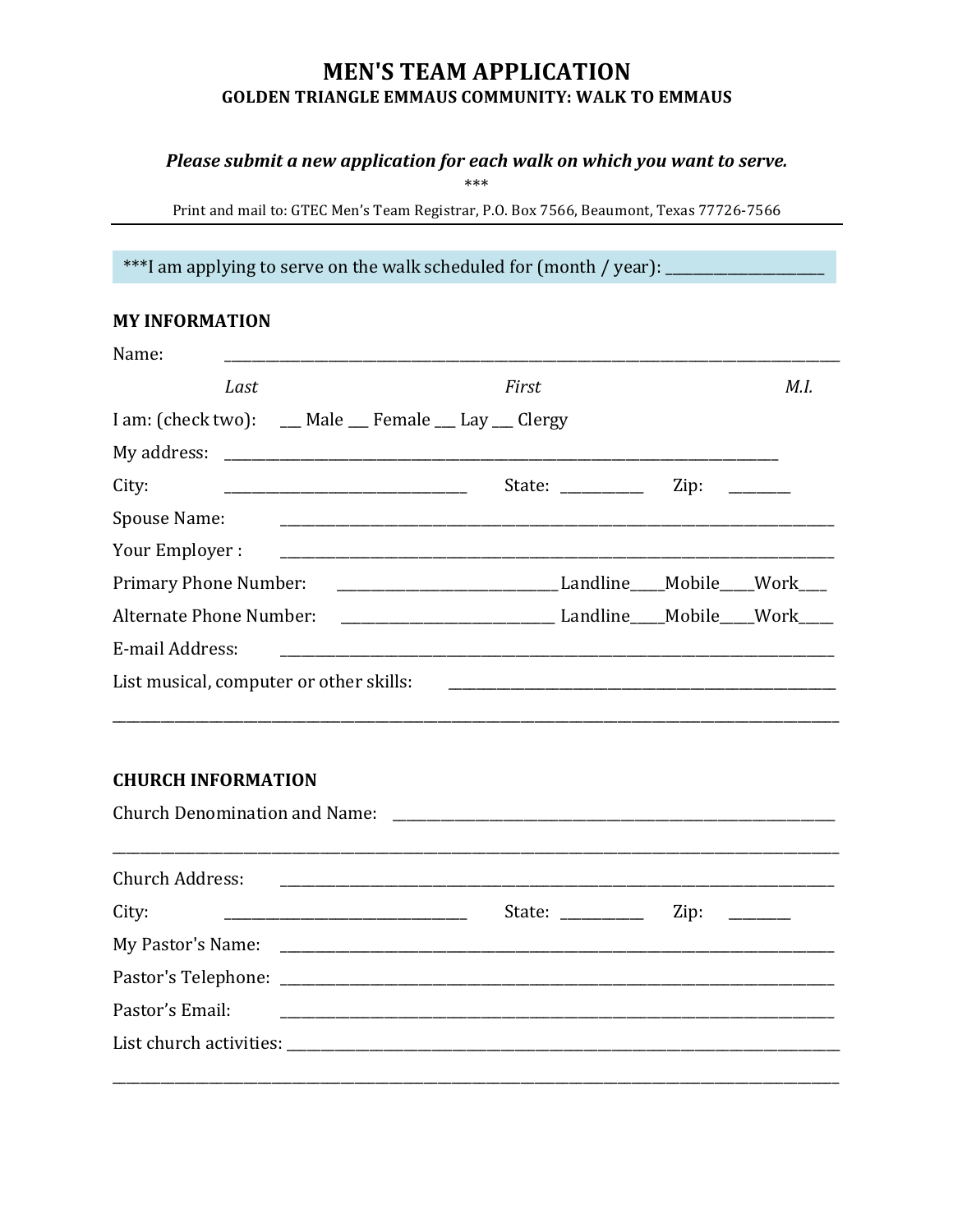#### **COMMUNITY INFORMATION**

| Do you meet regularly in a group reunion/accountability group? __ YES ___ NO     |  |                                                                                  |  |  |
|----------------------------------------------------------------------------------|--|----------------------------------------------------------------------------------|--|--|
| Location, Day, & Time of your group reunion: ___________________________________ |  |                                                                                  |  |  |
| I have attended a 3-Day Walk, Select type(s):                                    |  |                                                                                  |  |  |
|                                                                                  |  | Emmaus Walk # ________ Date ___________ Community ______________________________ |  |  |
|                                                                                  |  | Cursillo # _______________Date ______________Community _________________________ |  |  |
|                                                                                  |  | Chrysalis Flight # ______ Date _________ Community _____________________________ |  |  |
|                                                                                  |  |                                                                                  |  |  |
|                                                                                  |  |                                                                                  |  |  |

If you have served as a team member in another community but have never served on a Golden Triangle Emmaus Community Walk (use back of page if needed):

- 
- 
- 

#### **OTHER INFORMATION**

| Are you on a special diet?                       | Yes | Nο |
|--------------------------------------------------|-----|----|
| Do you have any mobility or other special needs? | Yes | Nο |
| If yes to either of the above, how may we help?  |     |    |